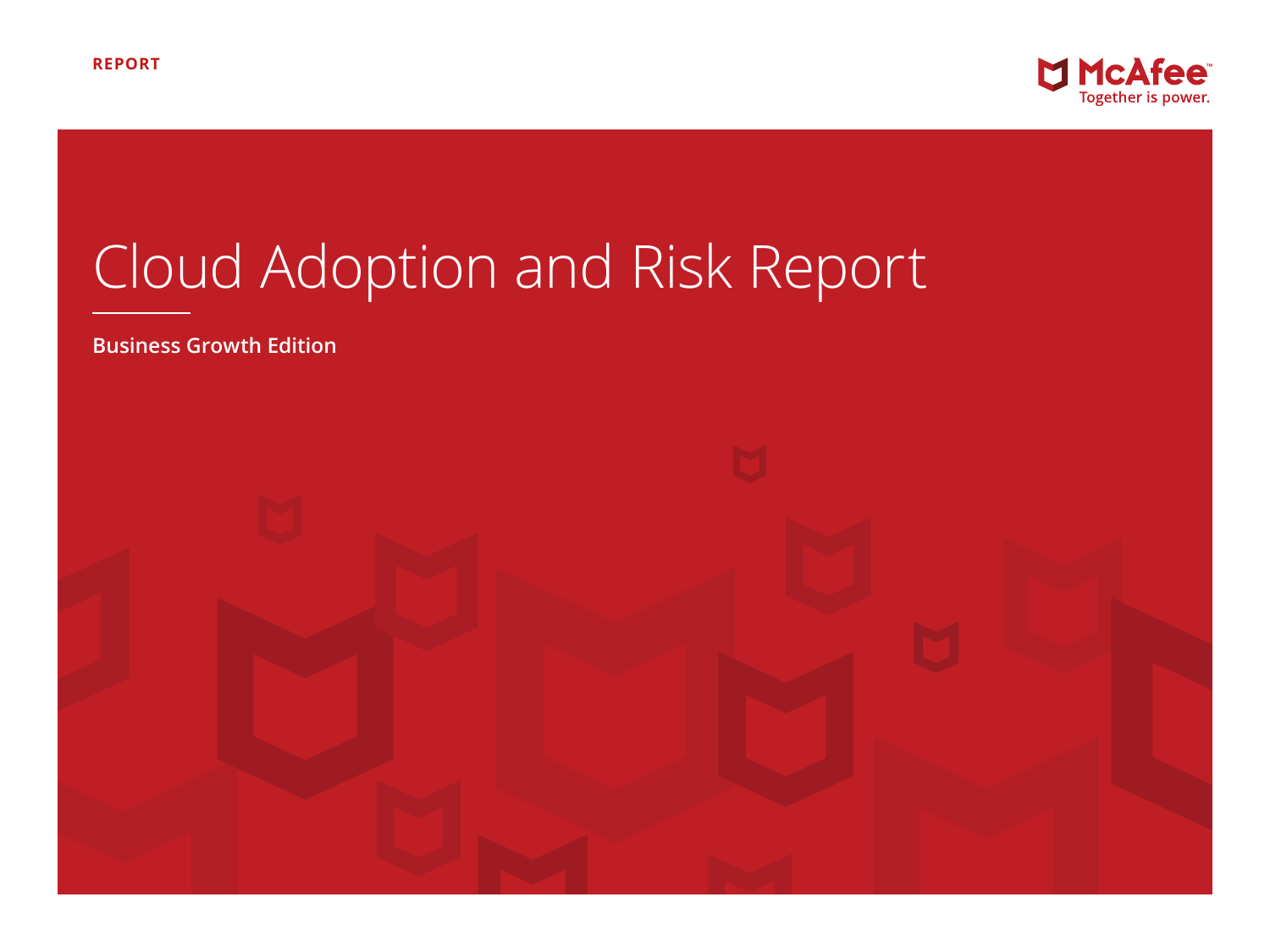# Cloud Adoption and Risk Report **Business Growth Edition**

# **Executive Summary**

From the introduction of Salesforce.com and countless cloud services since, we've been seeking ways to leverage the cloud to grow our businesses. It's absolutely working. In this edition of the Cloud Adoption and Risk Report, we'll look at how companies like yours are using the cloud to deliver key measures of business growth, the hurdles they've had to overcome to get there, and what leaders of cloud adoption are doing to accelerate growth ahead of the rest. For our research we surveyed 1,000 enterprise organizations around the world and combined that data with insight from billions of anonymized cloud events aggregated across thousands of customers in our live environment to capture both the perception and reality of these challenges and opportunities. Four key trends jumped out at us:

- The vast majority of companies using the cloud experience business acceleration.
- Security is stronger in the cloud.
- Most cloud customers aren't fulfilling their shared responsibility for security.
- There is a dramatic leap in business acceleration for companies getting ahead of risk and protecting their data in the cloud.

The security budgets at Microsoft, Amazon Web Services (AWS), Box and most other enterprise cloud service providers can be orders of magnitude higher than the customers they serve, and that's paying off. In our survey, 52% of companies stated they experience better security in the cloud. That's great news for the IT industry as a whole. Not only is security better, but 87% said they experience benefits from the cloud that drive business acceleration. Forty-one percent attribute business growth to use of the cloud, and around 30% are able to launch new products, speed up time to market, and expand to new markets. So not only do enterprises say the cloud is more secure, they also state it is actually improving business commercially. So why isn't everyone experiencing this?

Connect With Us

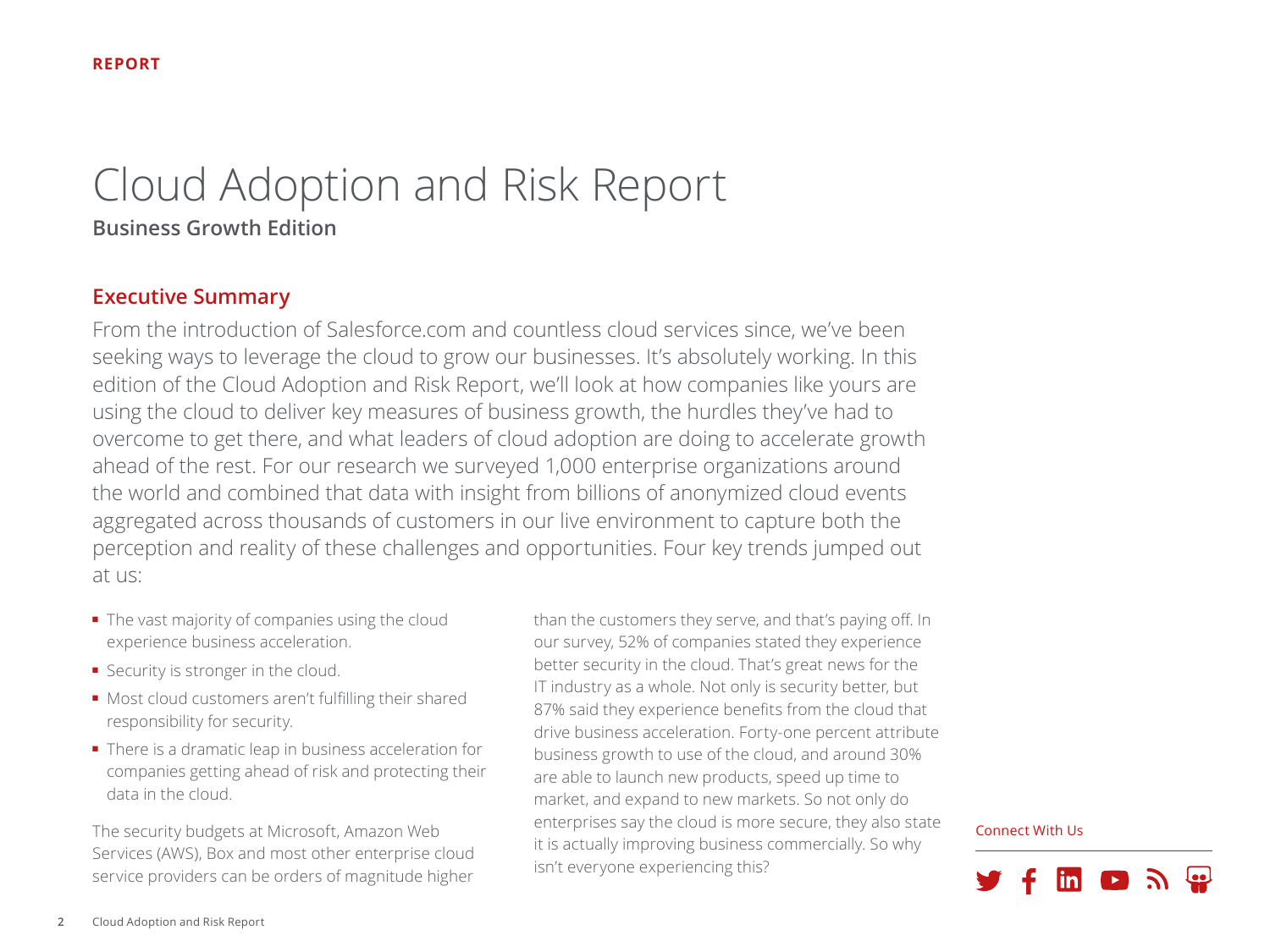The gap between secure enablement and experimental adoption is drawn by the approach to protecting data, which nearly all cloud providers state is the customer's responsibility. Only 36% told us they can currently enforce data loss prevention (DLP) in the cloud. Only 33% said they could control how users collaborate and share data in the cloud. In the case of IaaS, only 26% said they could audit configuration settings, like open access to storage buckets, again widening the gap.

The silver lining here is that companies fulfilling their shared responsibility by protecting their data in the cloud are opening up substantially more benefits than those who aren't taking data protection into their own hands. Companies are 32% more likely to experience business growth from the cloud when using a Cloud Access Security Broker (CASB) to protect their data, compared those who don't. The likelihood of companies being able to launch new products, speed time to market, and expand to new markets with the cloud is all over 35% higher when a CASB is part of their cloud security strategy. Yet only one in three companies we surveyed are currently using one.

# **Key Findings**

- Eighty-seven percent of companies experience business acceleration from their use of cloud services.
- The majority (52%) of companies experience better security in the cloud.
- Only 26% of companies say they can audit laaS configurations.
- Only 33% of companies say they can control application collaboration settings.
- Only 36% of companies say they can enforce data loss prevention in the cloud.
- Companies are over 35% more likely to be able to launch new products, speed time to market, expand to new markets, and improve employee satisfaction with the cloud when using a Cloud Access Security Broker (CASB).
- Only one in three companies currently use a CASB.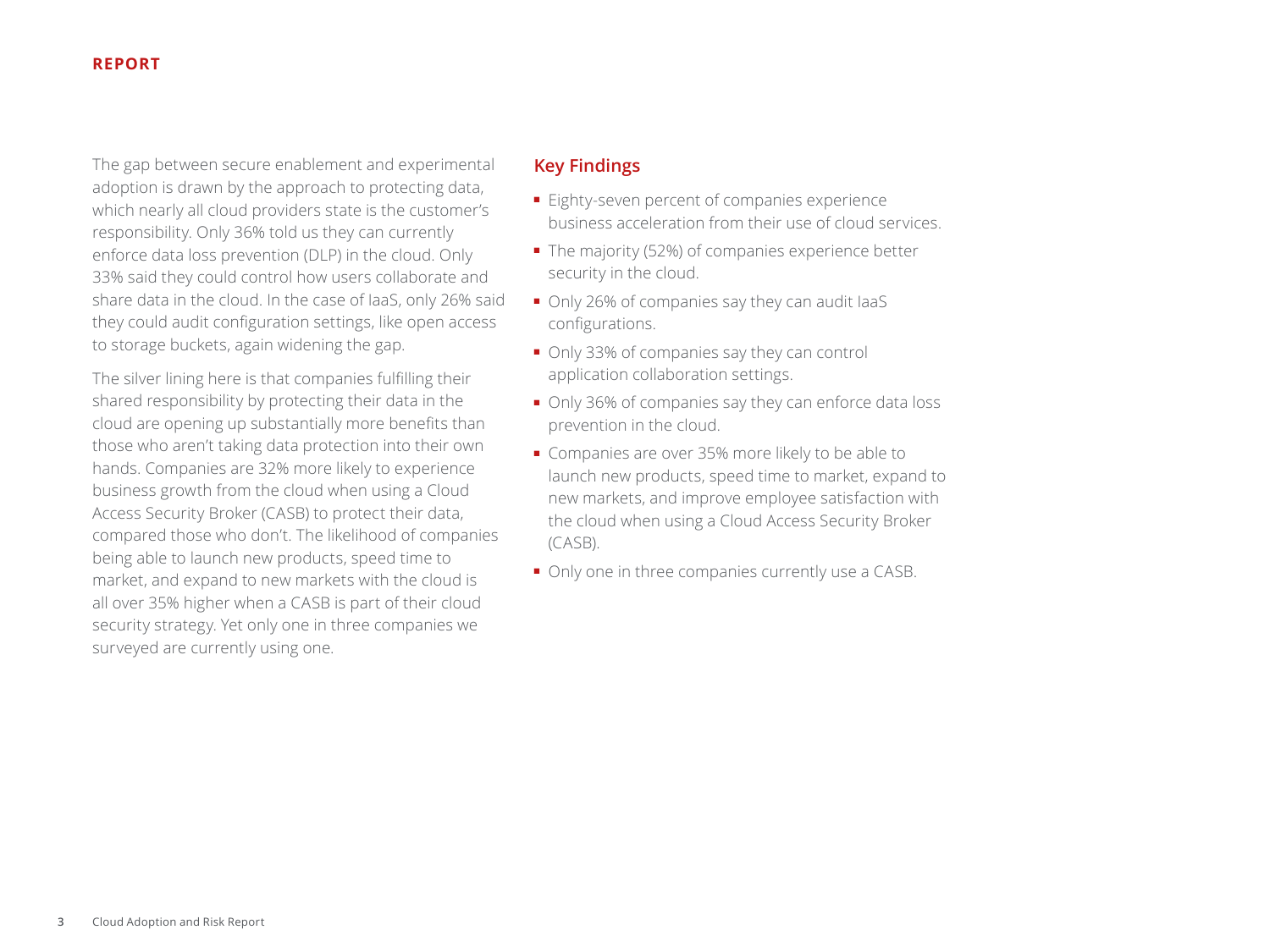# **Cloud as a Business Accelerant**

There hasn't been a more disruptive technology to enter enterprise IT since the internet itself. Most companies are structuring themselves around the rapid transformation, growth, and agility the cloud delivers. Cloud is making IT more strategic than ever. Instead of building from the ground up we're leveraging the development teams at AWS, Box, Microsoft and countless others to give us the tools we need to run our businesses, from anywhere. Cloud infrastructure is leagues ahead of our on-premises performance. Workers are able to collaborate faster. Software developers are building and deploying applications rapidly in cloud infrastructure. The cloud is moving our businesses forward faster, and for this study we want to show specifically how, so you as a reader can get a sense of what companies leading the charge are experiencing.

In the chart below we asked our 1,000-respondent pool of enterprise IT decision makers how they were benefitting from their use of cloud. First, let's look at one aggregate finding from that question:

# **87%** of enterprises experience business acceleration from their use of cloud services.

What do we mean by business acceleration? We defined it by those who experienced at least one of the following measures:

- 1. More efficient collaboration
- 2. Improved employee productivity
- 3. Business growth
- 4. Faster time to market
- 5. Higher employee satisfaction
- 6. Ability to launch new products
- 7. Expansion to new markets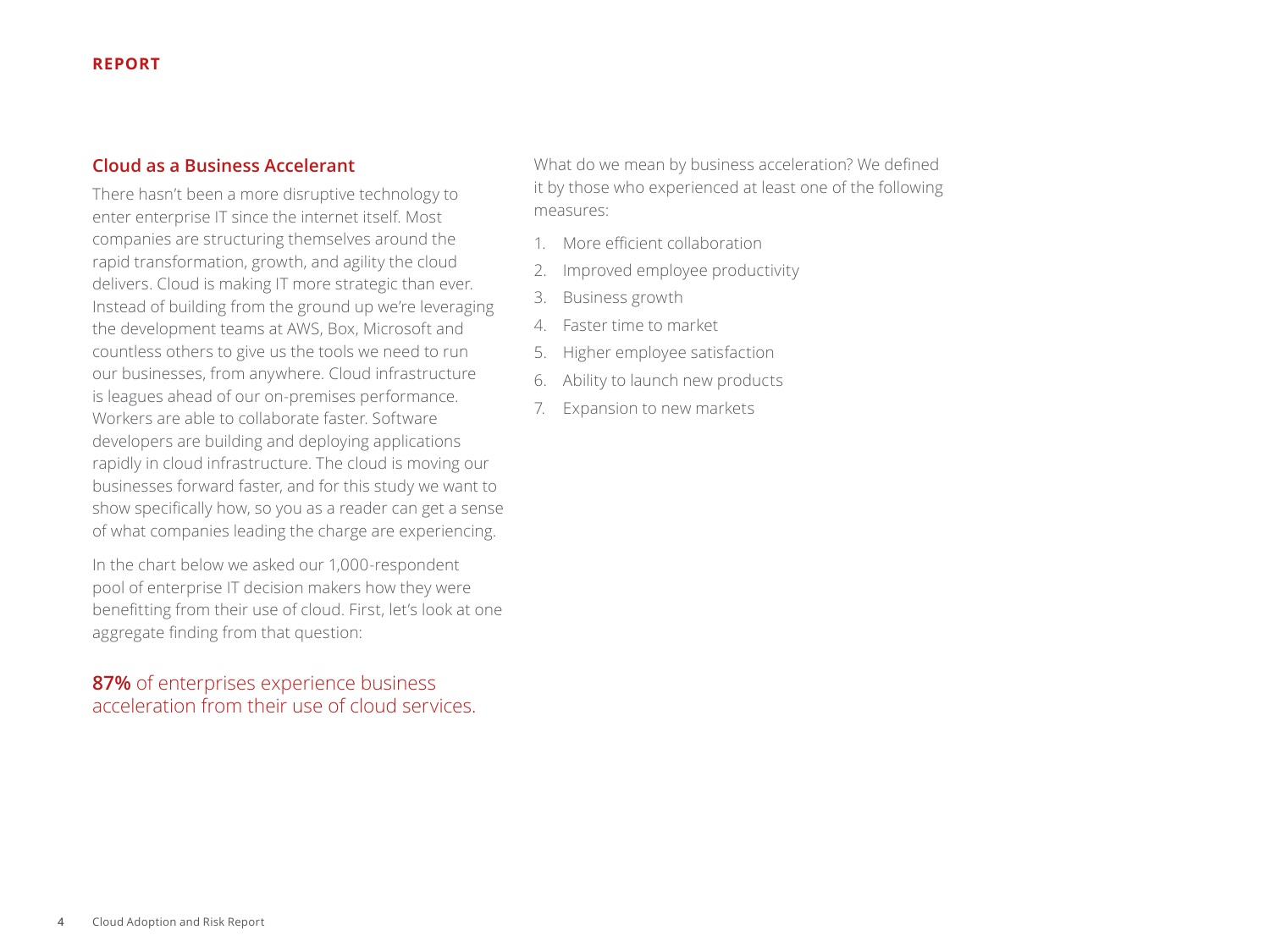Business growth is a leading indicator here. 41% of companies were able to directly attribute business growth to their use of cloud services. Think about that for a moment. Did the last implementation of your onpremises file repository feel like it grew the business commercially? Probably not. But enabling thousands

of workers to share files, access from anywhere, and collaborate with external parties using Box just might. Enabling your software development team to build, iterate, and continuously deploy new customer-facing applications in AWS is even more likely to lead to growth.

#### **How Companies Benefit from the Cloud**



Figure 1. What benefits does your organization experience from its overall use of cloud services?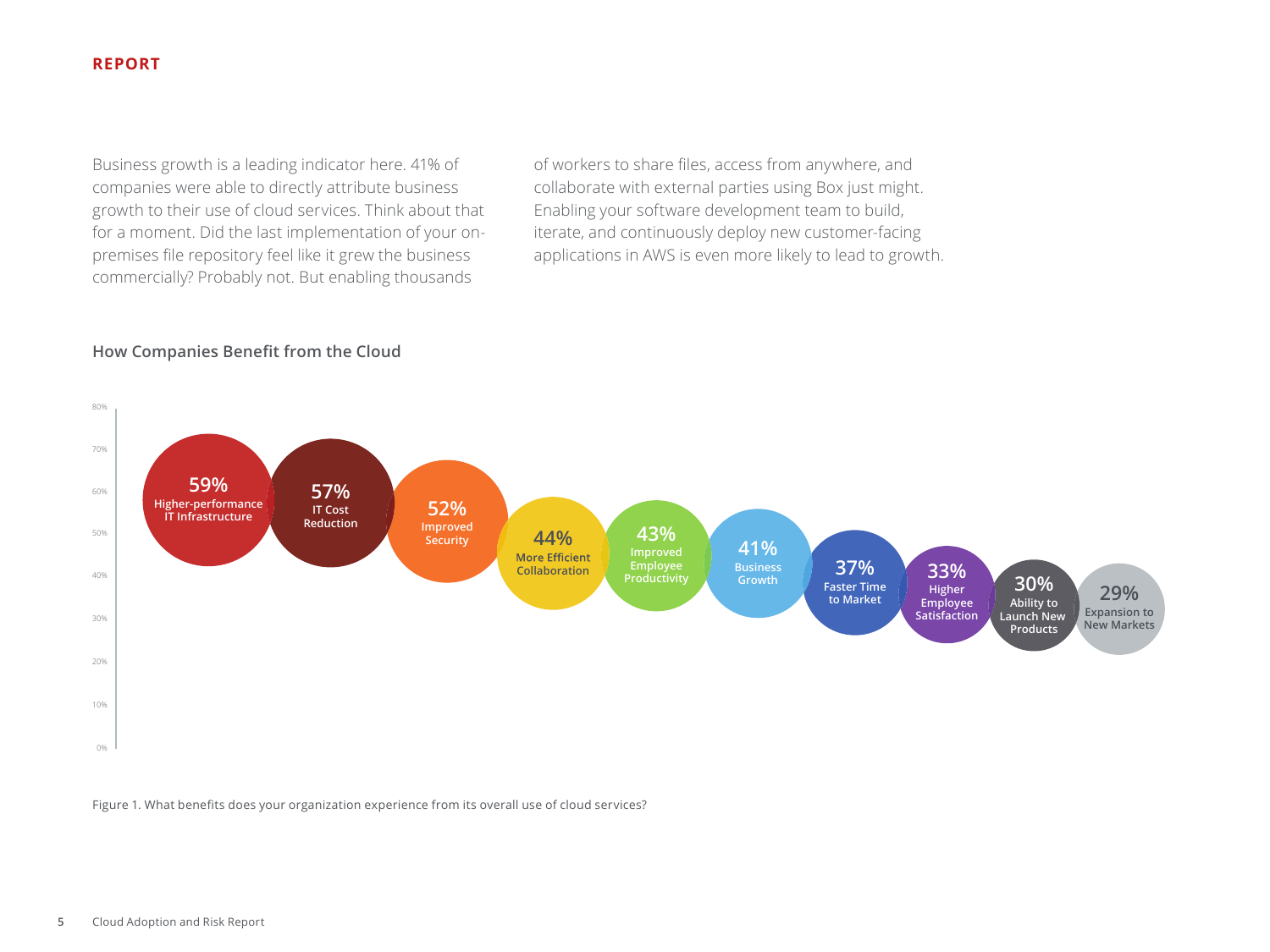In addition to this question, we asked our respondents to tell us what type of cloud services they use, whether software-as-a-service (SaaS), platform-as-a-service (PaaS), infrastructure-as-a-service (IaaS), private cloud, or any combination. Those using IaaS clearly had an edge on business acceleration. Forty-three percent of companies using IaaS experienced faster time to market. Thirty-seven percent were able to launch new products. Thirty-six percent were able to expand to new markets.

Each of these measures of acceleration—time to market, launching new products, and expanding to new markets were around 20-25% above average for companies using IaaS. While we know the collaborative nature of SaaS is a boost to our businesses, the use of IaaS as a new IT environment for customer-facing and internal applications is driving companies forward faster than the rest, and likely adding a competitive edge to those at the forefront of adoption.

#### **How Companies Benefit from the Cloud**

with Infrastructure-as-a-Service (IaaS)



Figure 2. What benefits does your organization experience from its overall use of cloud services? Companies who use Infrastructure-as-a-Service (IaaS)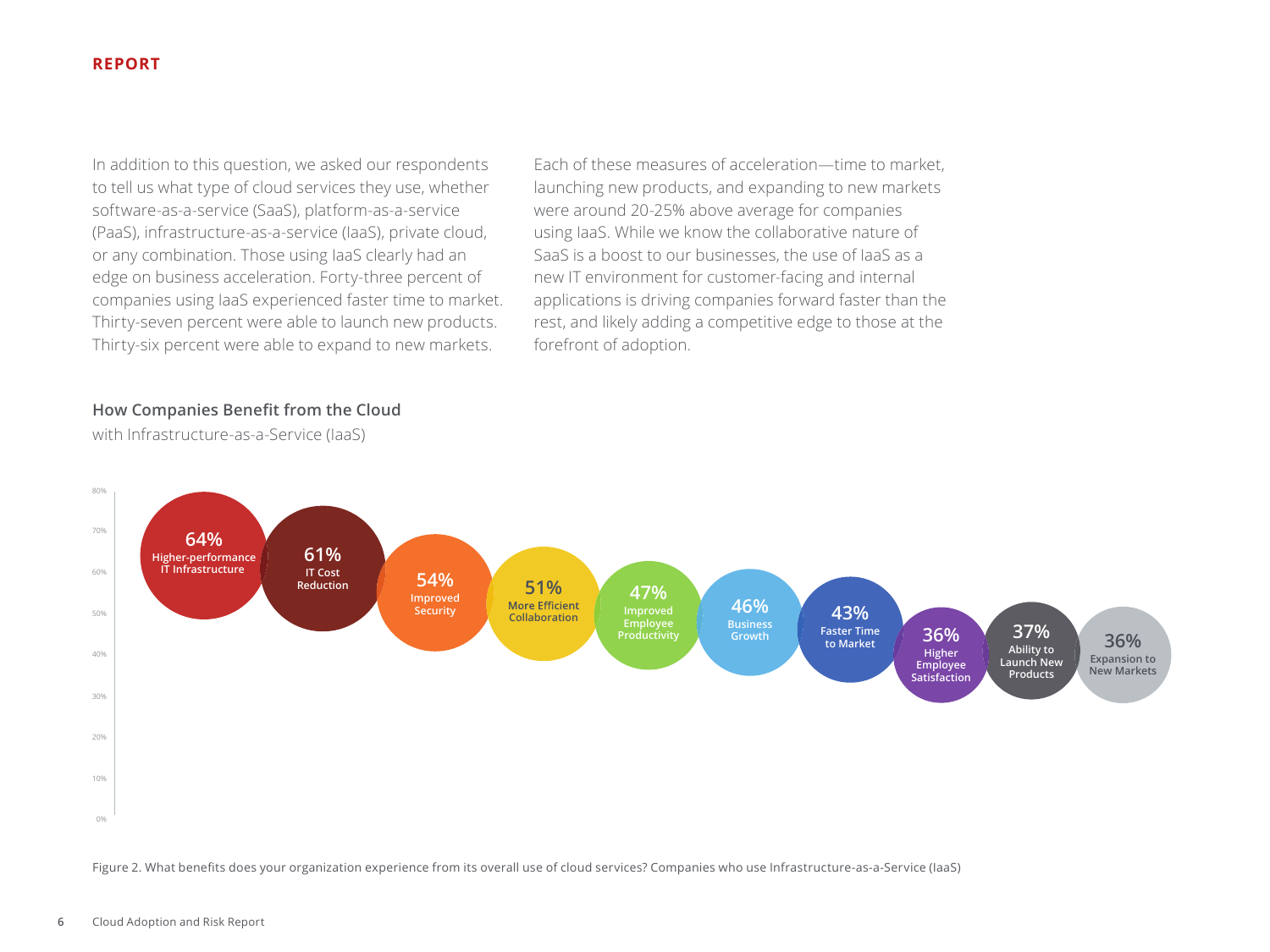# **The State of Security in the Cloud**

You may have noticed one compelling finding from the charts above that we left out of the prior discussion:

# **52%** of companies experience better security in the cloud.

It's a stark contrast from the first wave of fear, uncertainty, and doubt we had for the cloud at the early stages of adoption. Fundamentally we all wondered, how can I trust my organization's data to a thirdparty provider, in an environment where I don't have visibility and control? The concerns were real. Breaches happened. Some companies are still facing the darker side of that reality. Others have come out of the tunnel to see that their trusted cloud providers now dedicate a tremendous amount of resources to security, all to protect their customers and the sustainability of their business model.

So what's left? The one element of security cloud providers can't cover for their customers is how their services are actually used, specifically the data that is stored in them, shared externally, and accessed from a myriad of devices and locations. There are almost infinite variations on what we each consider "sensitive" data, or are required to protect in regulated industries. The requirements for large retail providers to keep their data PCI compliant don't necessarily apply to a government research agency that needs to secure intellectual property.

The responsibility comes back to customers. As cloud users, we need to know what data needs to be protected, where it goes, and who is allowed to access it based on our internal policies and compliance requirements. To give everyone a shortcut, we assessed billions of aggregated, anonymized cloud events we see in the McAfee universe of enterprises to show where sensitive data resides in the cloud, on average:

#### **Where Enterprise Sensitive Data Lives in the Cloud**



Figure 3. Distribution of sensitive data across cloud service types

Further aggregating this chart into categories, you can see that 65% of sensitive data lives in collaboration and business apps like Office 365, Box, and Salesforce. 25% lives in IaaS like AWS, Microsoft Azure, and Google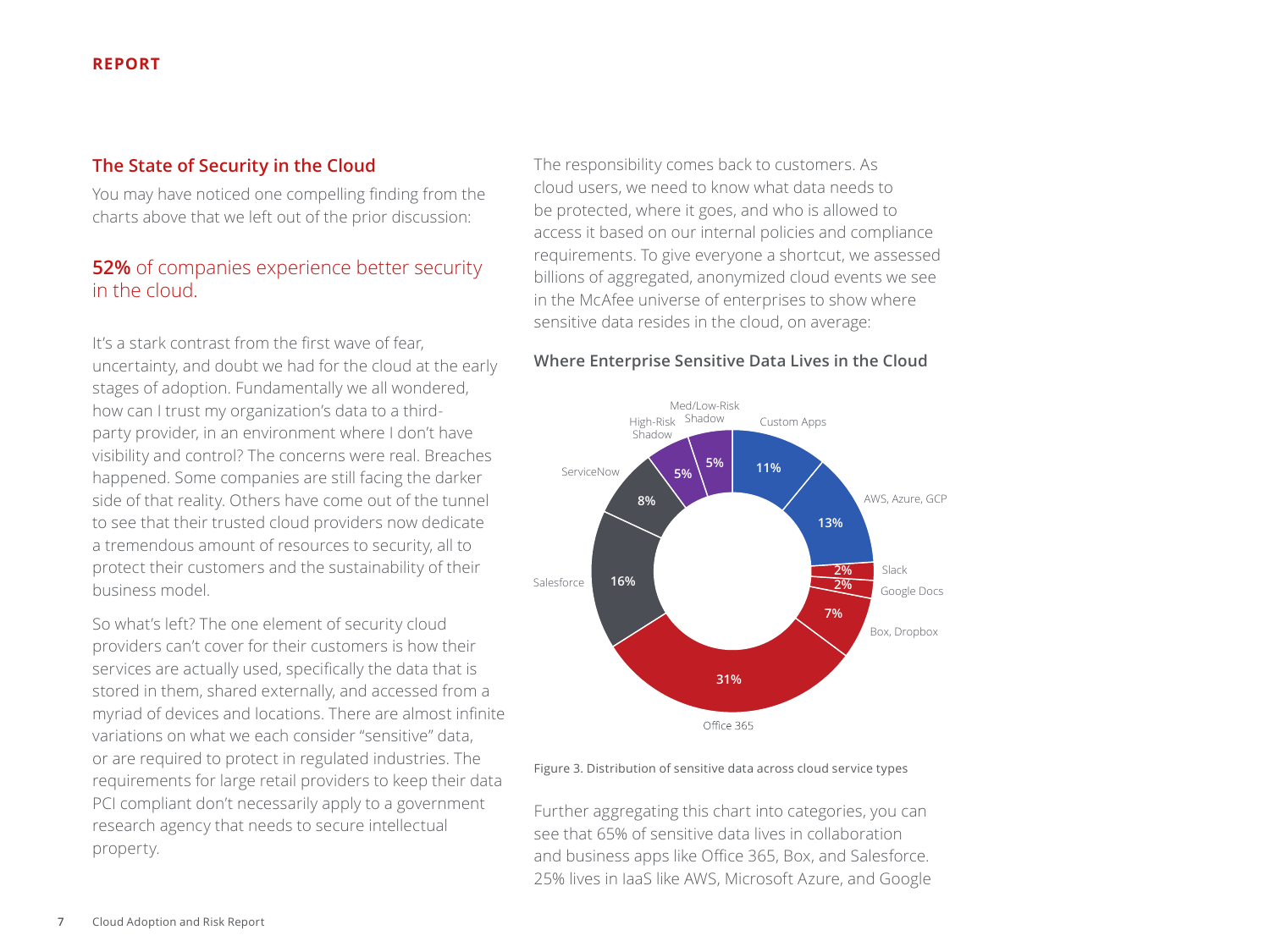Cloud Platform (GCP). And finally, 10% lives in Shadow IT. The shift from early stages of cloud adoption here is dramatic. Before IT teams officially sanctioned applications like Office 365, Box, and others, most enterprise cloud data lived in Shadow IT, because employees simply signed up for apps they wanted to use, ignoring IT. Now that has completely flipped. IT teams are rolling these apps out themselves, effectively fulfilling most needs that were previously unmet. The risk of sensitive data exposure through Shadow IT has been significantly diminished.

We now have a targeted method to begin protecting sensitive data in the cloud. Start with the applications that hold the majority of your sensitive data, and work your way down. Whether your company already uses these apps or is planning to roll them out, you can use this approach to guide your resource planning and maximize risk mitigation.

# **Bridging the Gap in Cloud Security Shared Responsibility**

The challenge for us all now becomes how to effectively implement security for our data in the cloud, spanning across hundreds of services and involving multiple internal and external stakeholders with their own requirements and input. We want to streamline, and we can. First let's look at timing of security implementation, which has unique implications for companies with a DevOps approach using IaaS and PaaS.

# **Timing of Security Implementation in the Cloud**



Figure 4. When is security implemented in your organization's cloud applications? Companies with a DevOps approach.

In the chart above, you can see that 62% of companies using a DevOps approach implement security during development of their cloud applications, 33% at the time their cloud applications are deployed, and 5% after their cloud applications have been deployed. Clearly there is a movement to shift security "left" in the software development lifecycle to get ahead of problems before they go live in production cloud environments. We love this finding, because it supports what we believe to be a best practice for security in the cloud. In IaaS and PaaS, run code and configuration checks during development so you can fix issues rapidly and cause minimal disruption to the continuous delivery of new software. We hope more companies pick up on this trend.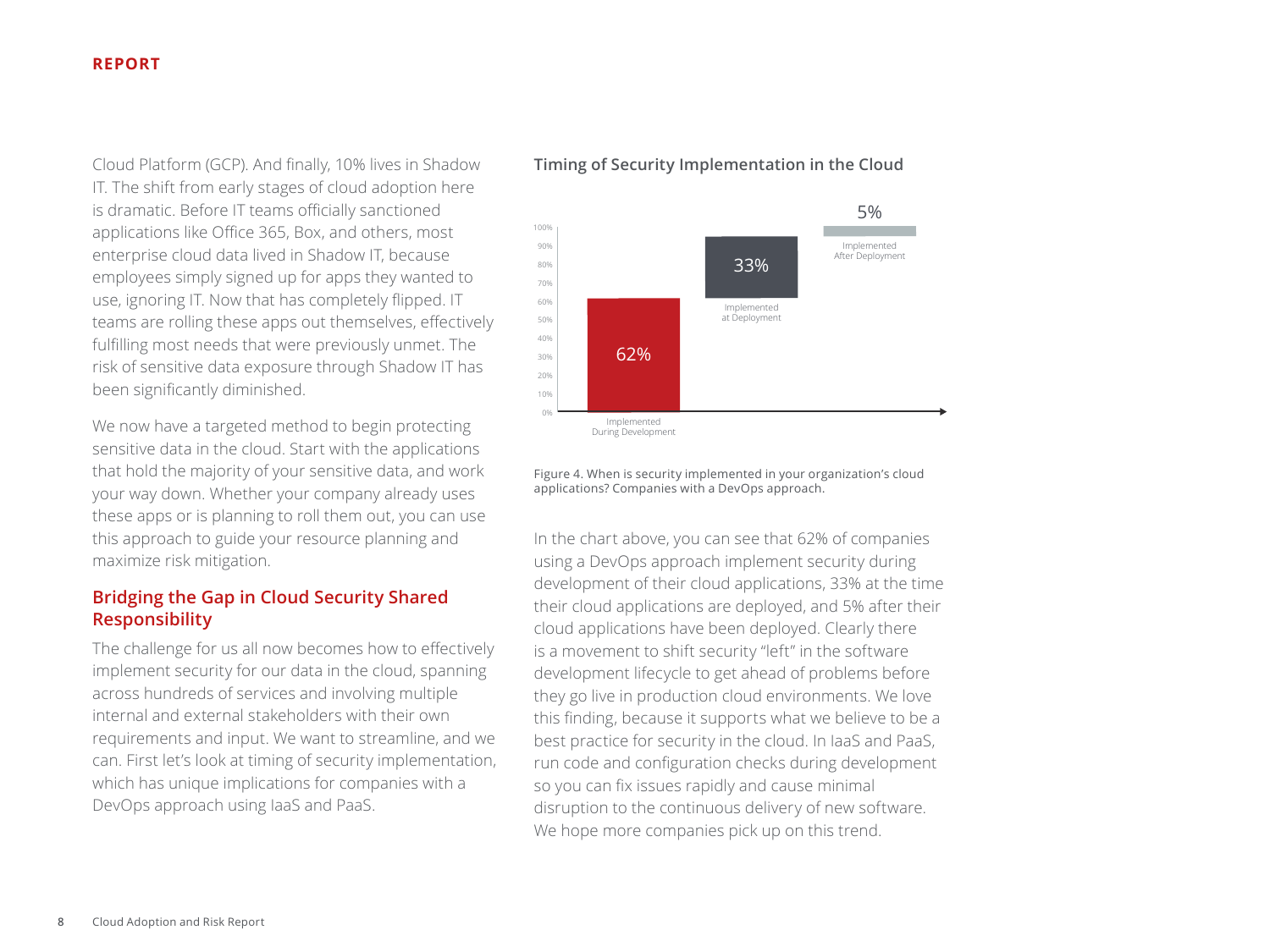Next, let's look at what our enterprise survey respondents said about their security practice in the cloud today:

Allow end-users to self-remediate their own policy violations Audit laaS configurations Enforce the same DLP policies at your devices, network, and cloud Control application collaboration settings Discover and remediate Shadow IT Enforce DLP policies for cloud data Control access to cloud data for personal devices Encrypt data using your encryption keys Manage public (SaaS, PaaS, IaaS) and private cloud together Detect malicious user behavior Monitor database activity Detect and remove malware

| 23% | 77% |
|-----|-----|
| 26% | 74% |
| 30% | 70% |
| 33% | 67% |
| 33% | 67% |
| 36% | 64% |
| 40% | 60% |
| 40% | 60% |
| 40% | 60% |
| 43% | 57% |
| 44% | 56% |
| 46% | 54% |

Figure 5. Can your organization's current cloud security solution(s) conductany of the following in the cloud?

Here we have some significant gaps directly related to the shared responsibility we're all supposed to uphold as cloud customers. Fulfilling the responsibility of protecting your own data in the cloud can come in many forms, but it is clear many companies are behind. Only 33% said they could control collaboration settings, like when someone creates a file sharing link with open access to anyone in the world. Only 36% said they could enforce data loss prevention in the cloud. For the survey we only recruited respondents from companies

500 employees and above, most of which are likely to have a DLP practice for devices and other on-premises locations. The majority are far behind in the cloud. Lastly, 40% of companies said they could control access to cloud data from personal devices. The remaining 60% are letting a black hole form that is invisibly siphoning their data, with no way to get it back. Sensitive data that goes to an unmanaged, personal device is gone forever, and that can be devastating.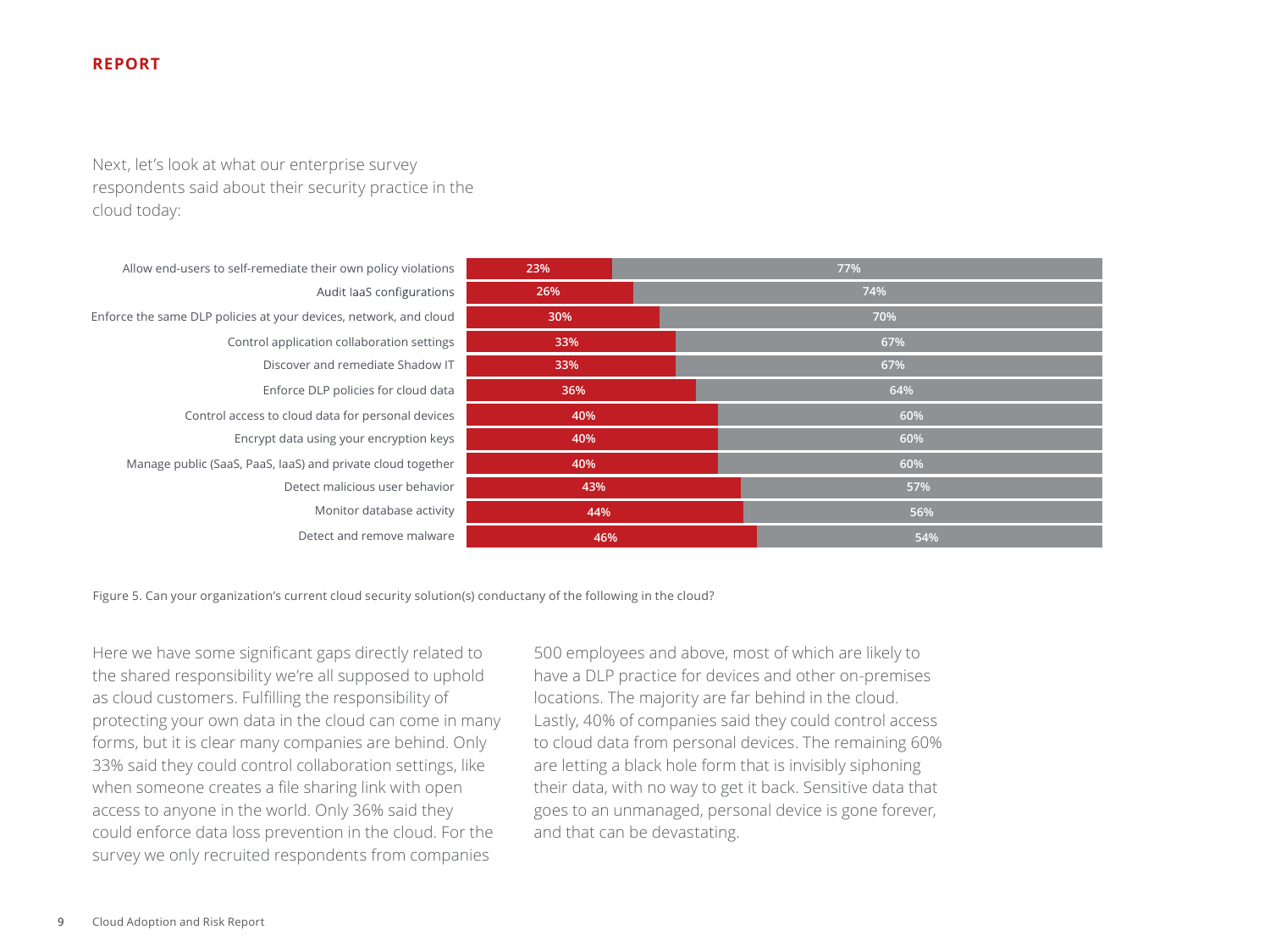# **How Leaders in Cloud Adoption are Growing Business Faster**

The gaps in security practice we just highlighted were alluding to a specific category of technology that we'll discuss here, that being the role of Cloud Access Security Brokers (CASB) in cloud adoption in business growth. In short, companies that use the cloud with a CASB to protect their data are accelerating faster than everyone else, and it's having a material impact on their business. Let's start with a few fundamental findings.

First, companies use 49% more cloud services with a CASB. The idea here is that by having a solution for protecting cloud data, IT teams are able to roll out more services, faster, because their security requirements are met from the start. Keep in mind that the chart below reflects "self-reported" cloud services, most of which are sanctioned and excludes hundreds of increasinglyerroneous Shadow IT applications.

#### **Estimated Number of Cloud Services in Use**



Figure 6. Please estimate how many public cloud services (SaaS, PaaS, or IaaS) are currently in use by your organization (averages shown).

Next, companies with a CASB run 56% more custom apps in IaaS. With the ability to audit IaaS environments for misconfiguration, the risk of data exposure is minimized, and developers are empowered to do more in environments like AWS. Data stored in S3 buckets can become part of a DLP practice, giving further confidence to push forward with innovative development in the cloud that won't put the company at risk.

#### **Estimated Number of Custom Apps in IaaS**



Figure 7.Please estimate how many applications your organization runs in IaaS (averages shown).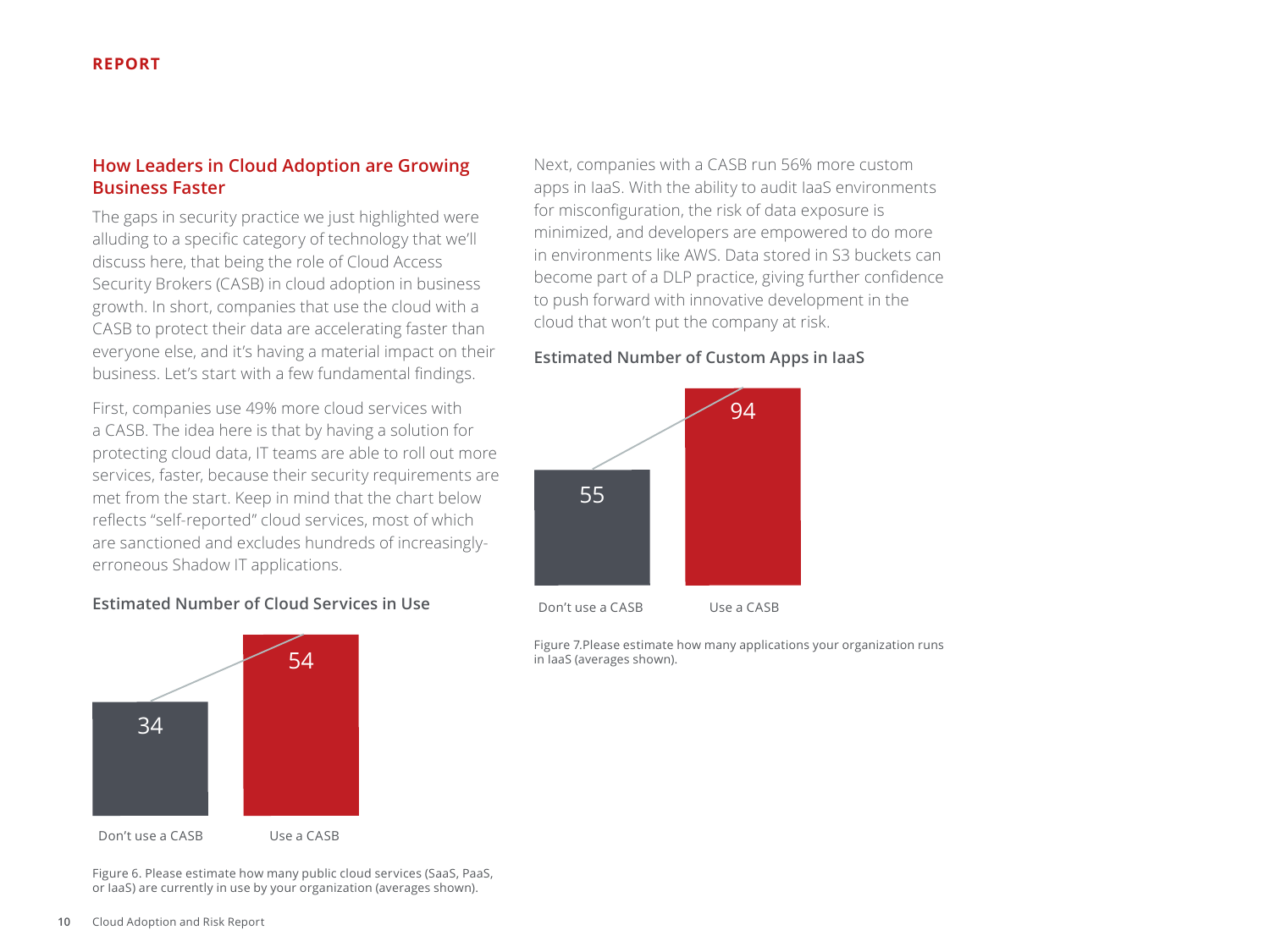Let's now return to the start of our discussion on business acceleration. The vast majority of companies using the cloud stated they experienced forces of acceleration from their use of the cloud. We were surprised however, by how much faster companies were moving when they used a CASB:

#### **How Companies Benefit from the Cloud**

with Cloud Access Security Broker (CASB)



Figure 8. What benefits does your organization experience from its overall use of cloud services? With Cloud Access Security Broker (CASB) vs without.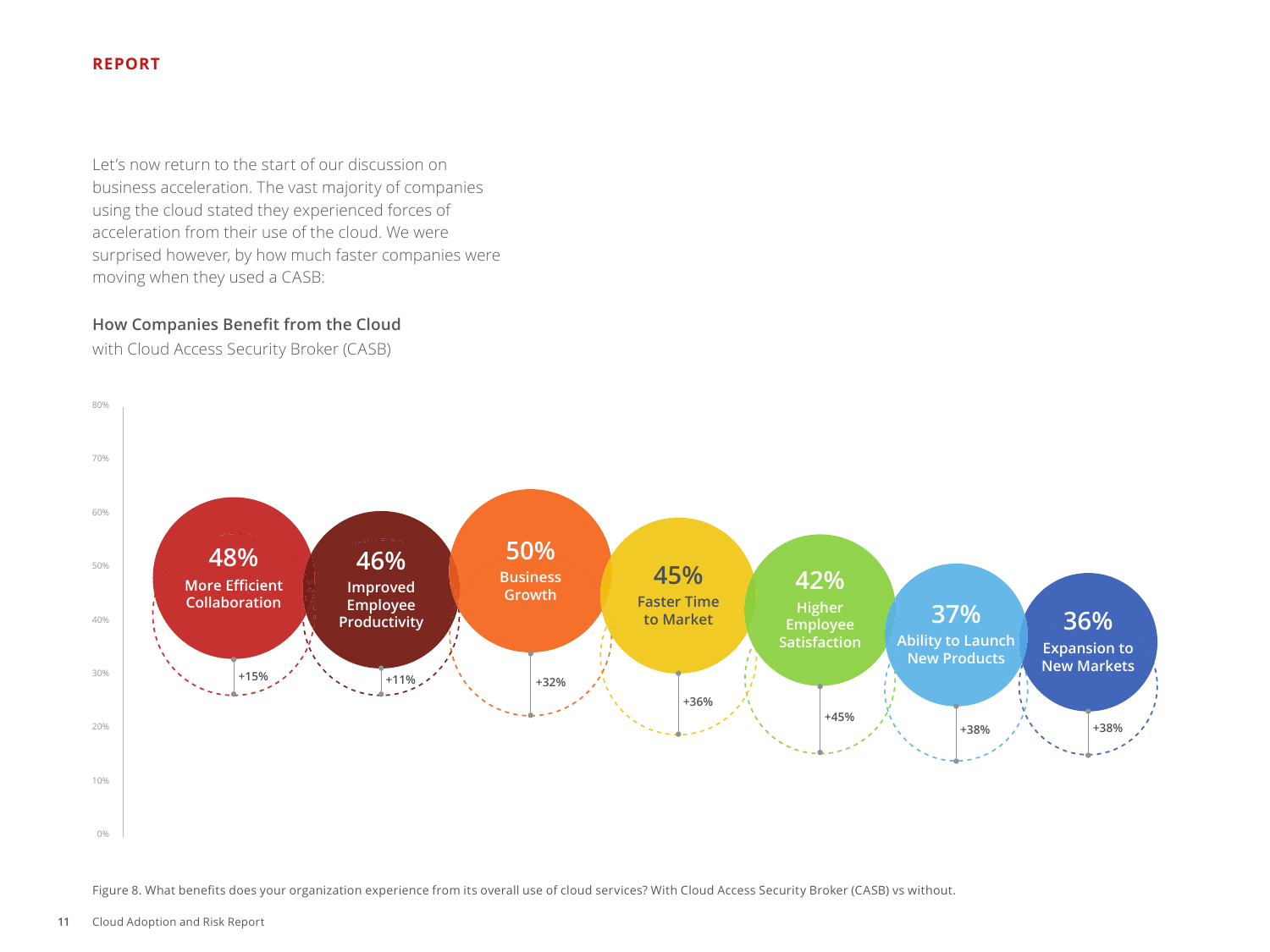There is a significant jump in each force of business acceleration for companies who use a CASB. Companies were 45% more likely to increase employee satisfaction with the cloud when using a CASB. As we just showed, companies using a CASB also used more applications, fulfilling more employee needs. They were 40% more likely to be able to launch new products, 38% more likely to expand to new markets, 36% more likely to have a faster time to market, and 32% more likely to experience business growth, all contributors to commercial success. Whether it is the increase in IaaS applications, improved collaboration, or simply a culture of speed and innovation, companies are accelerating faster using the cloud with a CASB. Yet only one in three companies we surveyed use one.

# **Recommendations**

It should be clear from our data at this point that cloud services are contributing in material ways to the success of most companies. The goal here is to guide towards more successful cloud adoption by demonstrating that mitigating risk can increase the potential for business acceleration.

# **1. Find out where your sensitive data lives in the cloud.**

We gave you a head start above; however it is still worth assessing your own unique environment so you can be precise in your security practice.

# **2. Audit your IaaS deployments early.**

Get ahead of misconfiguration by auditing IaaS rollouts early, at the development phase. That will save your developer and operations teams time by preventing retroactive change requests from the security team after their apps are already live. That extra time can allow for more innovative development at your company.

# **3. Roll out cloud apps with a CASB.**

Get in the habit of deploying your cloud apps with collaboration, access, and data controls in place from the start. That will increase your velocity of cloud adoption and as we saw, raise the likelihood of business acceleration.

Business acceleration with the cloud is a dominant force, and companies protecting their data with a CASB are moving faster than the rest. IT is more strategic than ever as a business enabler. Use the data and recommendations in this report to help move your business faster with the cloud.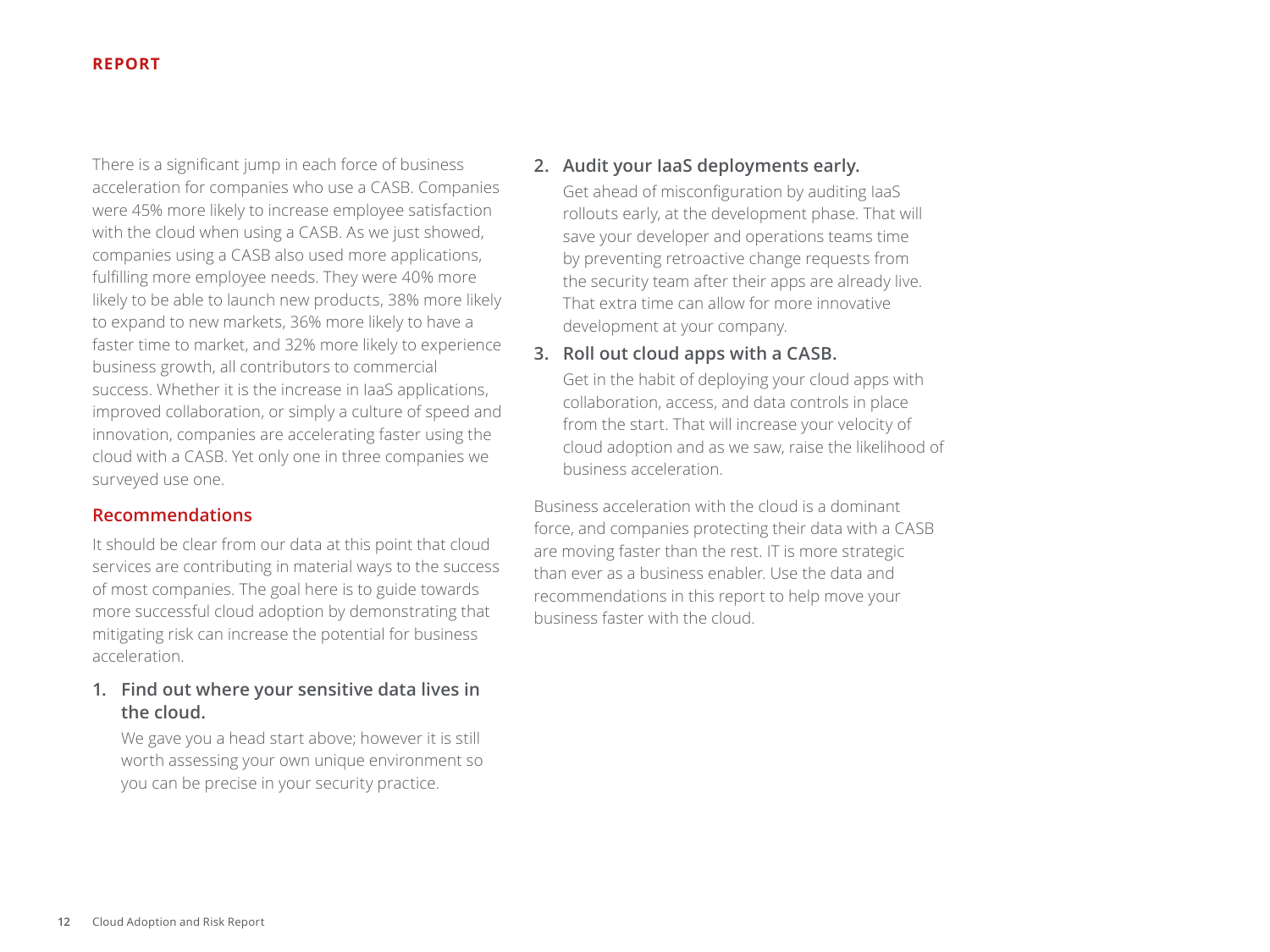# **Methodology**

To bring you these findings, we surveyed 1,000 IT professionals in 11 countries selected to represent a diverse set of industries and organization sizes. Fieldwork was conducted from March to May 2019 by Vanson Bourne. These results were used in comparison to aggregated, anonymized cloud usage data for over 30 million McAfee MVISION Cloud users worldwide, who collectively generate billions of unique transactions and policy events in the cloud each day. Both of the datasets represent companies across all major industries including financial services, healthcare, public sector, education, retail, high tech, manufacturing, energy, utilities, legal, real estate, transportation, and business services.

Vanson Bourne is an independent specialist in market research for the technology sector. Their reputation for robust and credible research-based analysis is founded upon rigorous research principles and their ability to seek the opinions of senior decision makers across technical and business functions, in all business sectors and all major markets. For more information, visit www. [vansonbourne.com](http://vansonbourne.com).